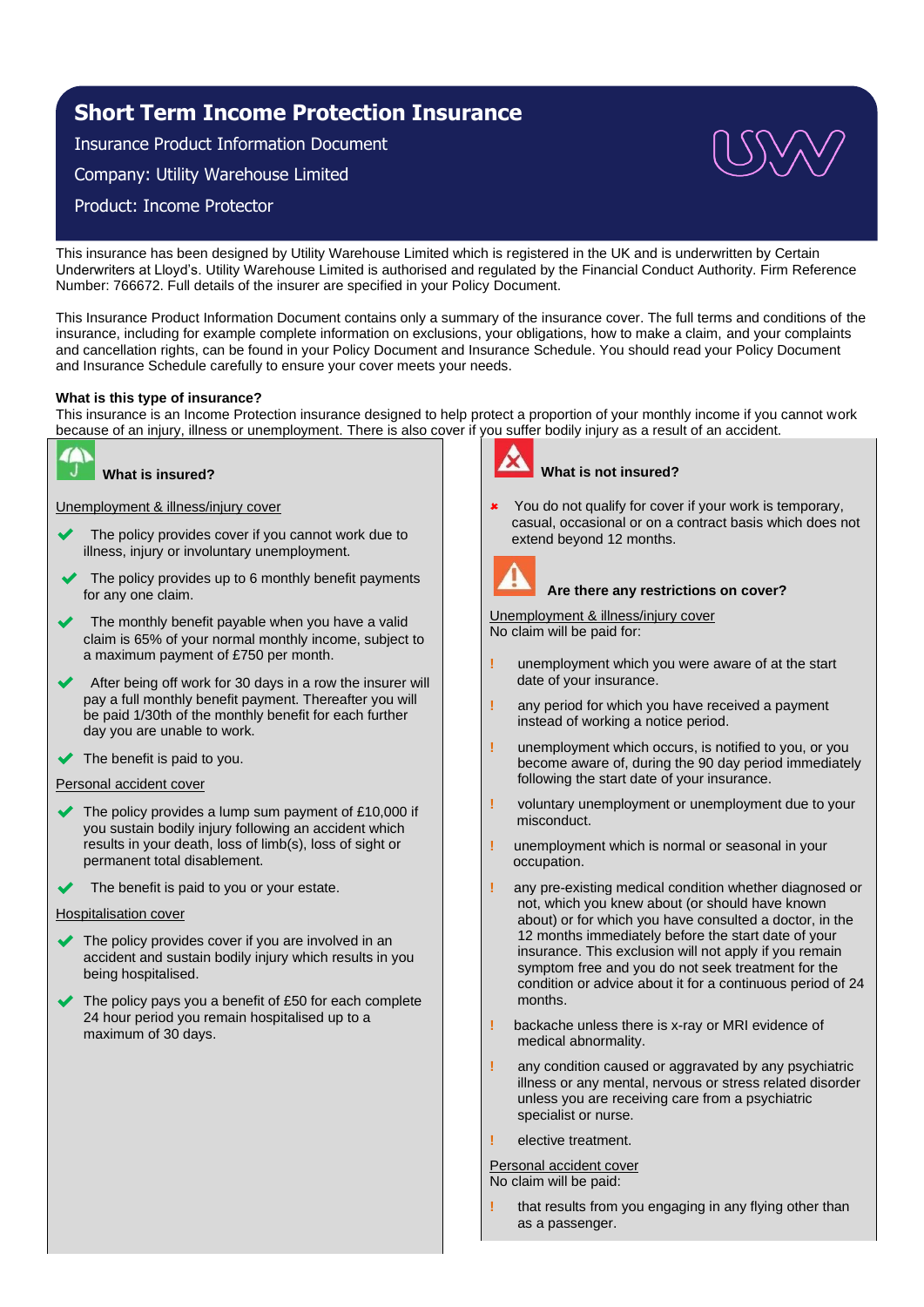



## **Where am I covered?**

Cover under all sections of the policy applies when you are living and working in the UK.

Personal Accident cover is provided if you sustain a bodily injury following an accident that happens anywhere in the world other than in Afghanistan, Chad, Cuba, Iran, Iraq, Israel (West Bank / Gaza Strip only), Libya, Nigeria, North Korea, Somalia, Sudan, Syria or Yemen.



## **What are my obligations?**

#### **Disclosing important information**

You must take reasonable care to provide complete and accurate answers to questions you are asked when you take out or make changes to your policy.

## **Making sure you are eligible for cover**

You must ensure that you are eligible for this insurance. The eligibility requirements are advised to you when you apply for/purchase this insurance and are stated in full in your Policy Document.

## **Changing circumstances**

You must notify Utility Warehouse if your residency or employment circumstances change.

#### **When making a claim**

You must report a claim for unemployment or illness/injury within 30 days of being off work. You must complete a claim form and provide, at your expense, any information which may be required. You must also show that you are still unemployed or off work due to an illness/injury for the duration of your claim.

To claim for personal accident or hospitalisation you must report a claim within 30 days of an accident. You must provide the necessary authorisation for your medical records to be obtained and provide any further evidence that the insurer considers necessary.



## **When and how do I pay?**

You pay for this insurance monthly as part of your utility services payment collection.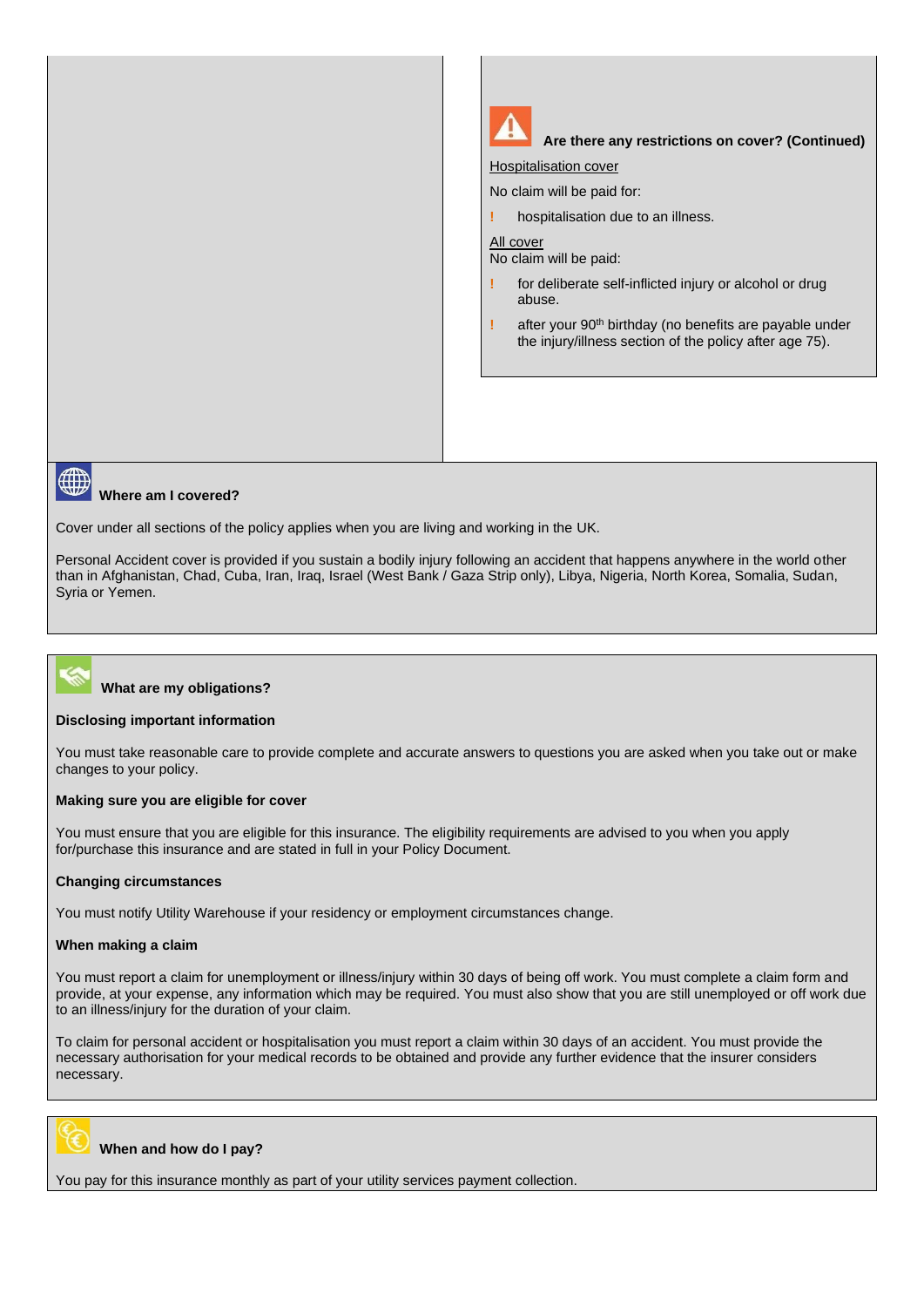# **When does the cover start and end?**

You are covered for one month from the start date shown on your Insurance Schedule and then for each subsequent month that a premium is accepted from you.

Cover can continue until your 90<sup>th</sup> birthday but no benefits are payable for disability after you reach age 75. Cover for disability and unemployment ceases when you retire from work and have no intention of working again. All cover ends if you cease to have a contract with Utility Warehouse to provide utility services.



## **How do I cancel the contract?**

You can cancel this insurance within 30 days of the start date or, if later, 30 days of the date you receive your Policy Document.

You can also cancel your policy at any other time. You will not be entitled to a refund of premium as you will only have paid for the cover you have already received.

To cancel your insurance contact Utility Warehouse on 0333 777 0777

Version Date: IPID IP2022